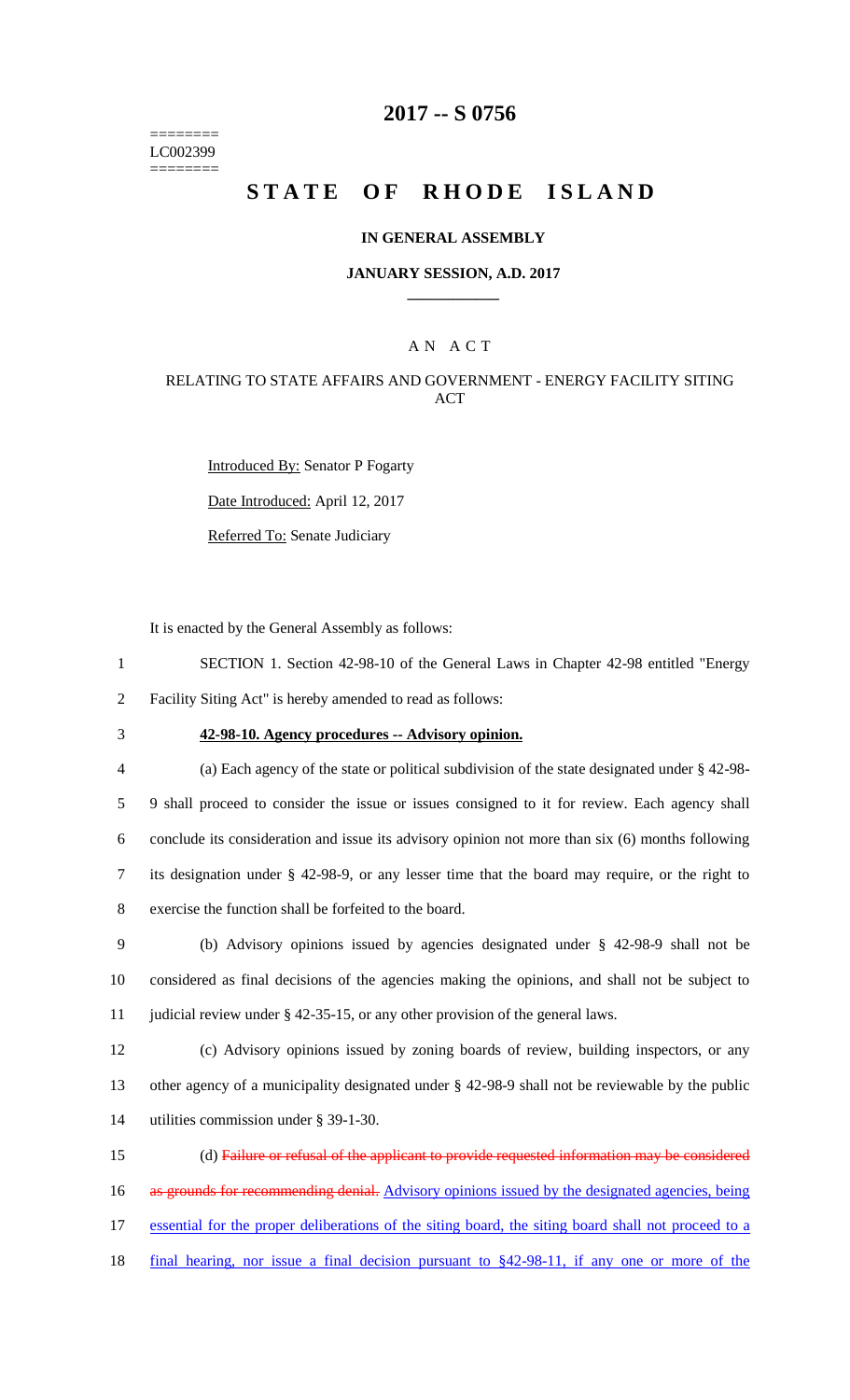- 1 designated agencies inform the siting board, in writing, that they are unable to form such an
- 2 advisory opinion on account of lack of cooperation or information from the applicant.
- 3 (e) At the request of the siting board, the director of environmental management and the
- 4 coastal resources management council shall give priority to the review of permits for energy

5 facilities.

6 SECTION 2. This act shall take effect upon passage.

#### ======== LC002399

========